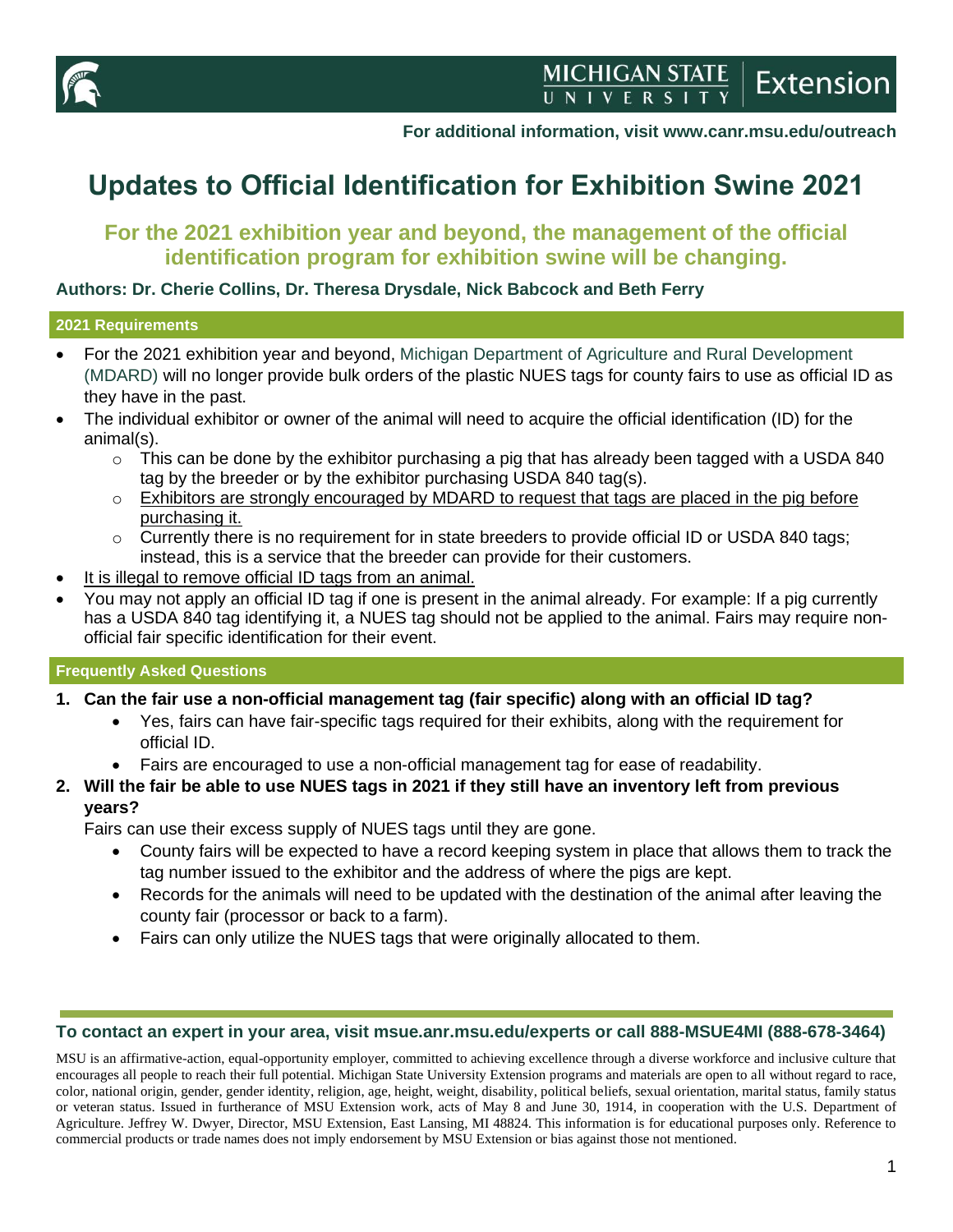

# MICHIGAN STATE **Extension**

## **For additional information, visit www.canr.msu.edu/outreach**

- **3. What does a fair do with extra NUES tags that they do not plan on using?** Tags can be picked up by [MDARD](https://www.michigan.gov/mdard/) field staff by calling program manager Dr. Cherie Collins at (517) 284- 5686.
- **4. If my fair has extra NUES tags that we will not be using, can I give these tags to another fair to use?** No, NUES tags must be used by the location/fair that they were originally allocated to. Fairs are not allowed to exchange or share NUES tags.
- **5. If the purchased animal is not tagged with a USDA 840 tag by the breeder, where can youth purchase USDA 840 tags?**

USDA 840 tags can be purchased from an approved supplier. The premises identification number (PIN) of the farm or location where the animal is housed must be used to purchase official ID tags.

**6. When purchasing USDA 840 tags, you have the option of selecting electronic (EID) or nonelectronic tags. Which should you select?** 

MDARD recommends that exhibitors purchase USDA 840 electronic identification (EID) tags for use in their exhibition pigs. If they choose, fairs or exhibitions can purchase an EID tag reader to use during their event.



**USDA 840 EID Tag USDA 840 EID Tag**



**With matching visual tag**



**USDA 840 Tag**

## **7. Where can exhibitors get a Premises Identification Number (PIN)?**

If an exhibitor would like to register their premises with the state of Michigan, they should call **MDARD** at 1-888-565-8626 to complete this process. It is important to remember that PINs are assigned to a physical address; not an individual. If a person moves locations, their PIN does not remain the same.

- **8. What do I do if I lost my Premises Identification Number (PIN)?**
	- If you need to be reminded of your PIN, please call MDARD at 1-888-565-8626.

## **9. Who are approved suppliers of USDA 840 tags?**

- USDA 840 tags are sold by multiple distributors and can be ordered from your company of choice.
	- $\circ$  The following companies are approved to manufacture USDA 840 tags for swine: Allflex, Destron Fearing, EZid (Leader Products), Shearwell, Temple Tag, Y-Tex.
	- $\circ$  Tags can be ordered in bulk from approved distributors listed on each manufacturer's website.
	- Most Michigan livestock markets will sell single USDA 840 EID tags to exhibitors.
		- o Exhibitors are encouraged to call their local livestock market to inquire if they sell single USDA 840 EID tags for use in swine.
- Additional retailers are approved to supply single EID USDA 840 tags.